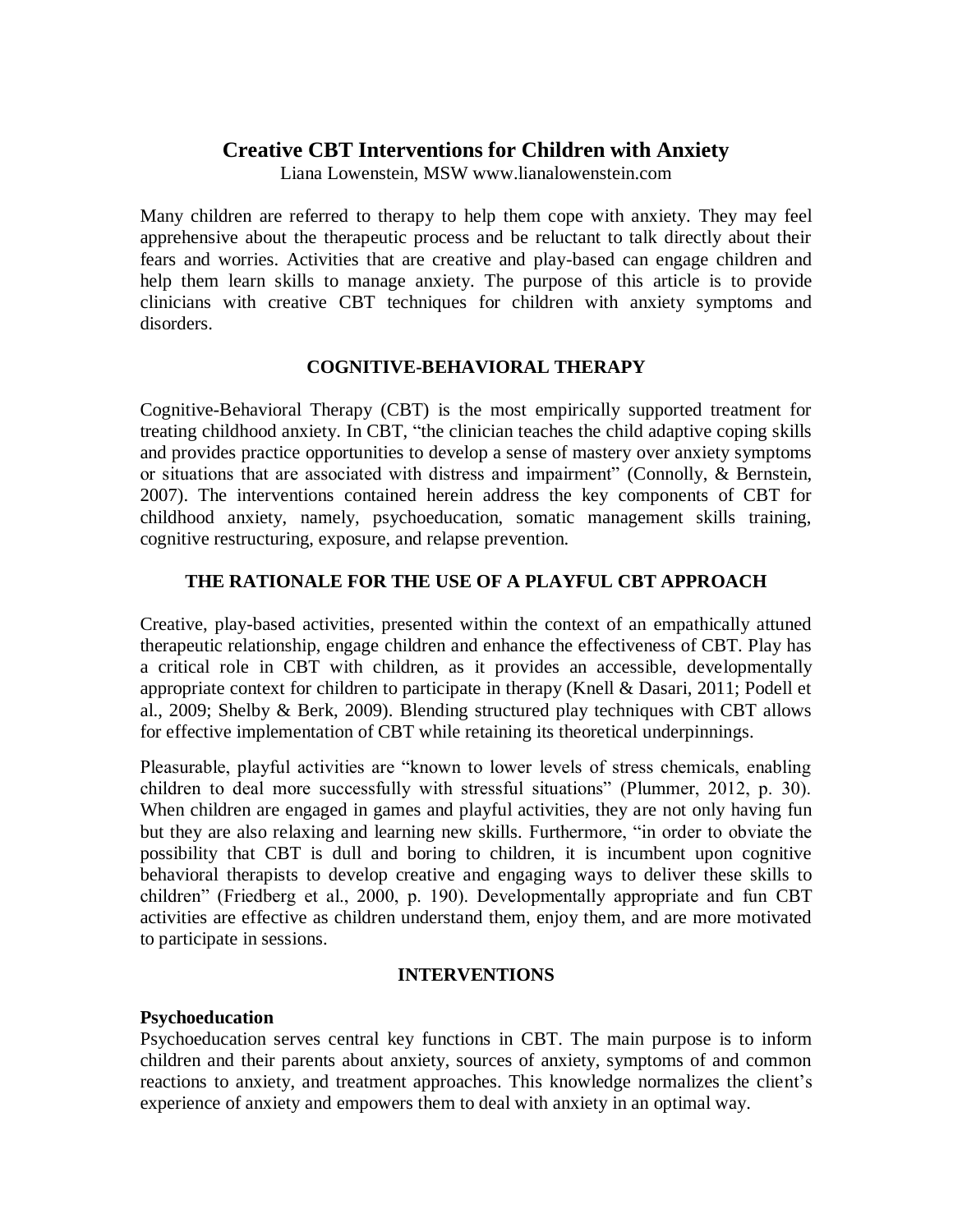When clients learn factual information about anxiety, misinformation is dispelled, and children and parents learn that others have faced similar challenges. As well, providing information on the effectiveness of CBT gives clients a sense of hope.

The Crumpled Paper Throw game (Lowenstein, 2016) is an active and engaging approach to psychoeducation, and thus it maintains children's interest and helps them to absorb the material. The practitioner explains the game as follows:

*"Crumple a piece of paper into a ball, stand behind the tape line, and throw the paper*  ball toward the hoop I will make with my arms. If you get the crumpled paper through the *hoop, you earn 1 point. If you miss, I will ask you a question. You get 2 points for each question you answer correctly. If your answer is incorrect, I will read the answer to the question, and then you will have the chance to answer again and earn 2 points. At the end of the game, trade in points for prizes: 1–10 points = 1 prize; 11 or more points = 2 prizes."* 

The questions define anxiety, physiological responses to anxiety, and the process and benefits of CBT. Examples of questions include:

#### *Question: What is anxiety?*

*Answer: Anxiety is a feeling of worry or nervousness. Everyone gets anxious or worried sometimes. When kids worry a lot, it can be hard for them to feel happy and enjoy certain activities. Kids need help for anxiety when they worry much of the time, and when their fears or worries stop them from having fun or from doing normal activities.* 

#### *Question: True or Not True: Some anxiety can be helpful.*

*Answer: True. Anxiety can actually be helpful because it can protect people from real danger. For example, if you're crossing the street and a car comes fast toward you, anxiety would alert you to this danger so you can get out of the car's way.* 

#### *Question: What does anxiety feel like in the body?*

*Answer: When you feel anxious or worried, you might get a sore tummy or have diarrhea. Your body might get hot and sweaty. You might feel dizzy or shaky, or even feel like you're going to throw up or faint. Your heart might pound really fast and you might have a hard time breathing. Therapy can help you learn ways to handle anxiety so your body doesn't feel so bad.* 

### *Question: What is cognitive behavioral therapy (CBT)?*

*Answer: Cognitive behavioral therapy, or CBT for short, is a type of therapy to help people with anxiety. In CBT, kids learn special skills to help them cope with worries and fears. CBT has proven to be the best way to help kids deal with anxiety.* 

### *Question: What is gradual exposure?*

*Answer: Gradual exposure is part of CBT. Gradual exposure involves facing a fear a little at a time until the fear is not so scary anymore. Don't worry: We will only start this part of therapy when you are ready. We will make a plan together so you feel okay with it. After a while, your anxiety will lessen and you will feel calmer and better.*

#### *Question: True or Not True: The goal of therapy is to make anxiety go away.*

*Answer: Not True. Remember, some anxiety is normal and helpful, so we need a certain amount of anxiety. The goal of therapy is to help kids handle fears and worries so anxiety does not stop them from having fun or from doing normal activities.*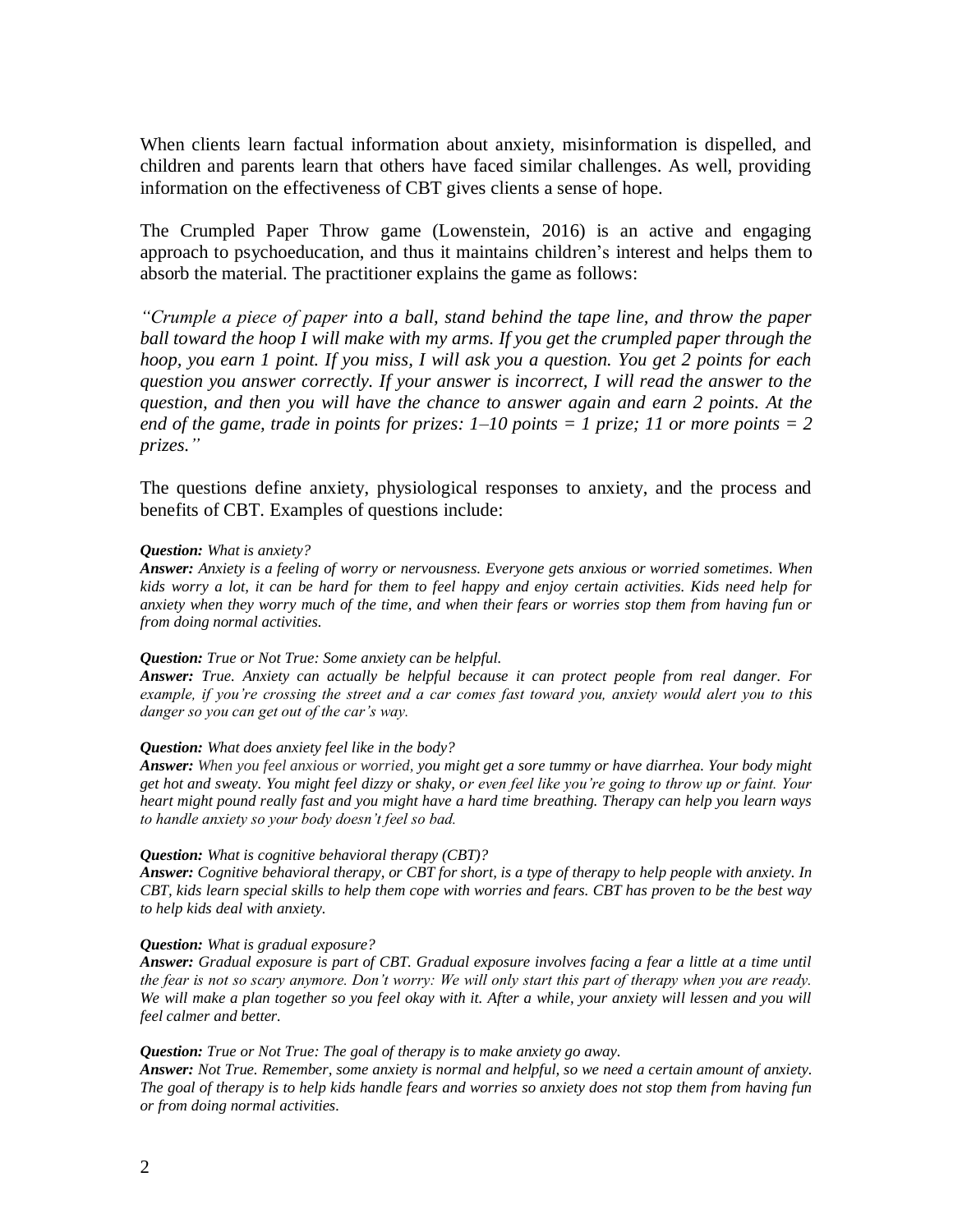Parents play the game along with the child so they can learn together. Presumably, clients will not know the answers to many of the questions. However, they have the opportunity to learn the answers when the practitioner reads them aloud and can then earn points for providing the correct response. This approach encourages children to listen attentively when correct answers are read aloud, and facilitates learning and integration of the material.

Optional questions can be added to the game that define specific anxiety disorders (e.g., What is Selective Mutism? What is a Phobia?). Movement exercises are integrated into the game to make it more active and engaging, and to teach relaxation skills (e.g., Do the shoulder scrunch by scrunching your shoulders up to your ears, then relaxing them and moving them around five times).

An important aspect of game play is "points of departure" in which psychological issues raised during the game are explored and discussed. The therapist must manage and guide discussion back and forth between the safety of the game and the realistic discussion of issues through points of departure (Schaefer & Reid, 2001). For example, in relation to the question: *True or Not True: Some anxiety can be helpful*, the therapist can selfdisclose a time that anxiety was helpful, then ask the client to share an example.

## **Somatic Management Skills Training**

Relaxation training helps anxious children develop awareness and control over their own physiological and muscular responses to anxiety. One of the most commonly used and effective relaxation skills is diaphragmatic breathing. Children who are highly anxious are often resistant to relaxation. This may be due to a pessimistic mental assessment (e.g., "This won't work") or extreme feelings of fear that prevent them from relaxing (Cohen, 2013). Teaching children to relax using playful techniques is often an effective way to break through the resistive barrier.

An engaging intervention that can be used to teach diaphragmatic breathing is the Cookie Breathing Game (Lowenstein, 2016). Children are instructed as follows: "Put your hand on your tummy, where your belly button is. Slowly breathe in through your nose for three seconds and feel your tummy move out. Slowly breathe out through your mouth for four seconds, and feel your tummy move in. Make sure your shoulders and chest are relaxed and still. Only your tummy should be moving in and out. To help you learn this special way of breathing, imagine a yummy batch of cookies that just came out of the oven. As you breathe in, smell those yummy cookies! But they're hot, so you have to blow on them to cool them down. As you breathe out, blow on the cookies to cool them down."

A game is then played to help the child practice. The child rolls the dice and does Cookie Breathing two times when an even number is rolled. The child gets a point when an odd number is rolled. The child gets a cookie once four points are earned.

## **Cognitive Restructuring**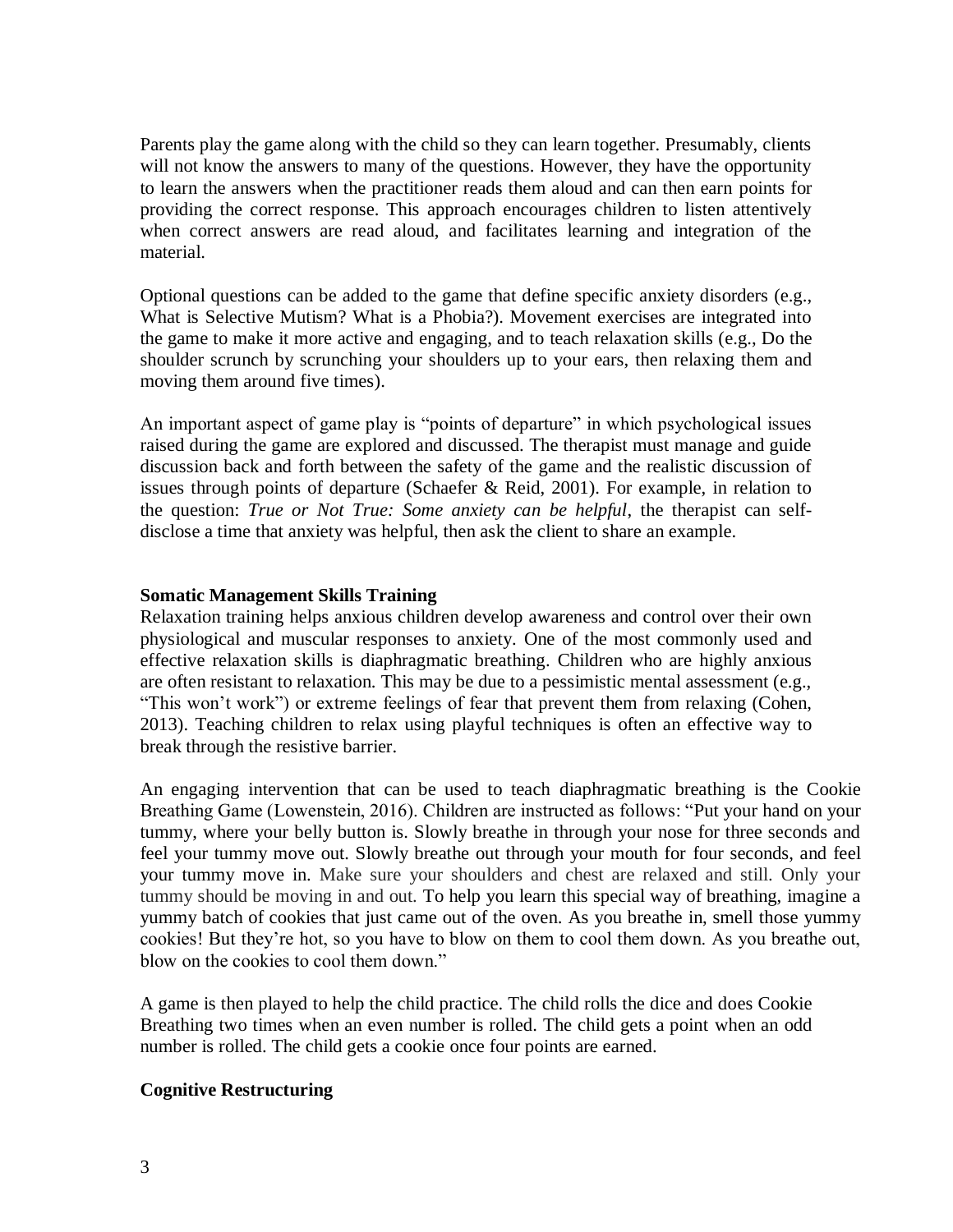Children with anxiety have negative, irrational, or unhelpful thoughts and beliefs, which lead to heightened feelings of anxiety. Helping clients to understand the connection between thoughts, feelings, and behaviors and to replace unhelpful, anxious self-talk with helpful, calming self-talk, are key goals in CBT.

Learning cognitive coping can be an abstract and dull task for children. Helpful Thoughts (Lowenstein, 2016) is an intervention that enables practitioners to use a developmentally sensitive and experiential method to connect cognitions, affect, and behaviors. Further, it is a non-threatening way of helping children challenge and correct their maladaptive assumptions. A step-by-step demonstration of the Helpful Thoughts activity can be found on the author's YouTube channel [\(http://www.youtube.com/user/lowensteinliana\)](http://www.youtube.com/user/lowensteinliana). The practitioner can watch this YouTube video along with their clients. Teaching CBT skills to children via YouTube videos offers considerable intuitive appeal. Most children are familiar with YouTube and are likely to find this method of instruction quite captivating. Moreover, using a YouTube video involving another child to teach CBT skills incorporates the principles inherent to observational learning and offers the opportunity for a child to model the skills (Friedberg et al., 2000).

## **Exposure**

Gradual exposure is a cognitive behavioral intervention designed to gradually overcome dysfunctional avoidance and thereby allow the child to regain optimal functioning. Exposure is a critical component in CBT for anxious children. Facing fears is a difficult experience for children and as such, many clients are reluctant to proceed with this phase of therapy. The key to engaging children in the exposure process is to build client readiness by channeling "the *desire* to get well into the *action* to get well" (Wagner, 2005, p. 104).

The Picture It Poster (Lowenstein, 2016) presents exposure in a developmentally appropriate manner. The first part of the activity focuses on building client readiness and motivation to face fears. This is accomplished by explaining, in child-friendly terms, the rationale and benefits of exposure, and initiating a reward system. The second part of the activity guides the child to develop a series of graduated exposures. The child, parent, and therapist collaborate to develop exposure exercises. This empowers the child to take charge of overcoming fears. The child creates a poster with drawings of the exposure exercises. This makes the exposure plan more concrete and manageable. The practitioner offers input to ensure each step on the exposure plan is specific and doable, and that the steps are ordered in an appropriately graded manner.

The parents must be provided with ample guidance on ways they can support the child during the implementation of the exposure plan. There are many helpful resources available for parents such as Chansky, 2014; Pincus, 2012; and Wagner, 2005.

## **Relapse Prevention**

Relapse prevention is a key focus in the final sessions of therapy. An important goal is to prepare children and their parents to expect anxiety from time to time, and to emphasize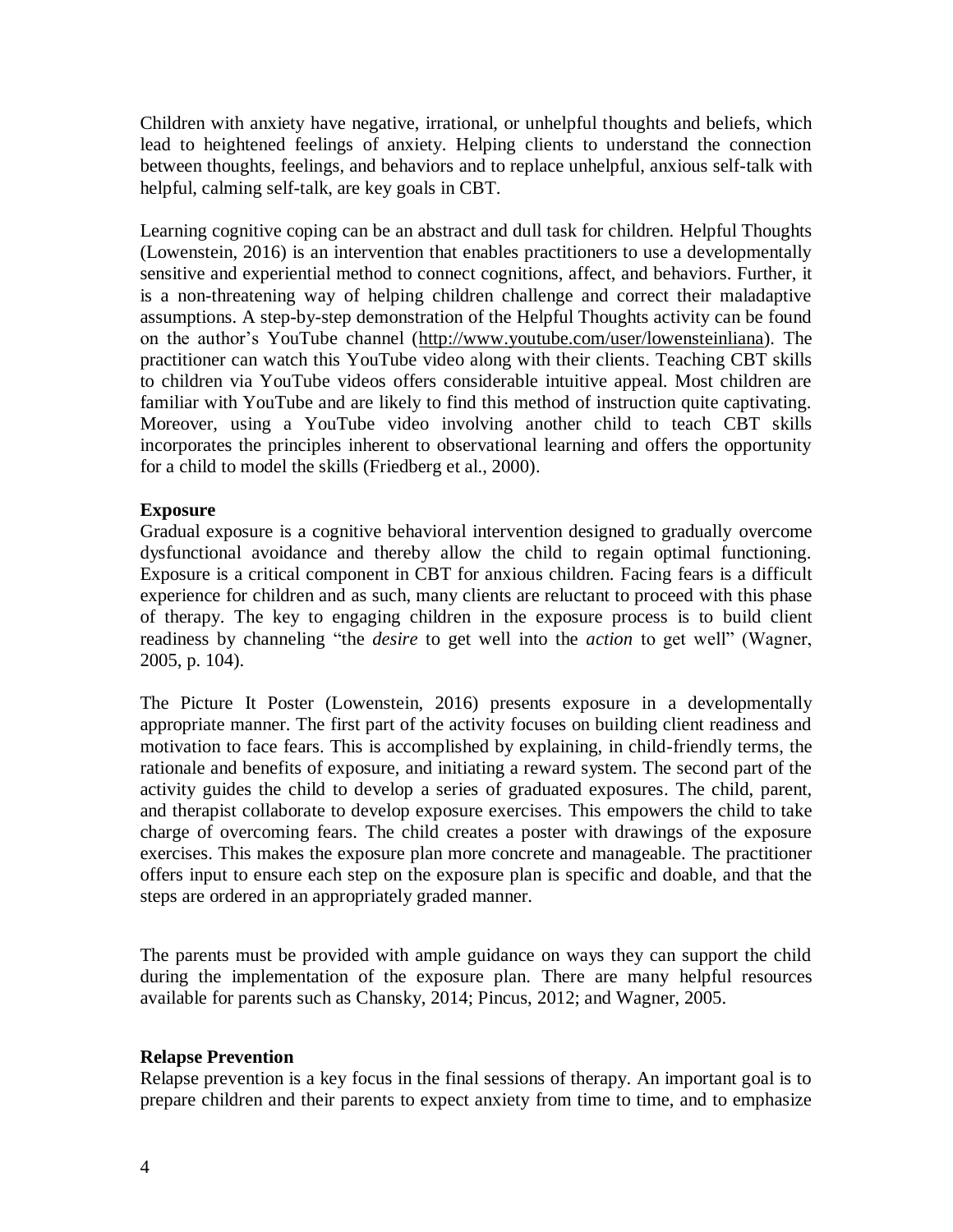that continued practice and use of skills learned in therapy can assist in dealing with setbacks. Relapse prevention also entails presenting children with challenging scenarios that they might encounter in the future and helping them to problem-solve appropriate ways of managing potential fears or worries. The Coping with Anxiety Envelope game (Lowenstein, 2016) was created with these goals in mind. The therapist places scenarios in envelopes and instructs the child as follows: "Roll the dice. If you roll an odd number you get 1 point. If you roll an even number pick an envelope, open it, and answer the question. You get 2 points for each question you answer correctly. At the end of the game, trade in points for prizes:  $1-10$  points  $= 1$  prize; 11 or more points  $= 2$  prizes." The scenarios can be tailored to the client's age and circumstances. Examples include:

#### *You wake up from a nightmare and feel panicked. Circle the best way to cope with this:*

*(a) You should think to yourself, "I can't handle this!"* 

*(b) You should run to your parent's bedroom crying.*

*(c) You should do deep breathing until you feel calm. You should also regularly practice the relaxation strategies learned in therapy so you remember them and can use them when you need to calm your anxiety.* 

*You worked hard in therapy to overcome your fear of bees. You're outside playing and you get stung by a bee. Now you're afraid to go outside. Circle the best way to cope with this:*

*(a) You should think to yourself, "Therapy was a total failure!"* 

*(b) You should do some of the steps on your Picture It Poster to gradually face this fear again and get yourself back on track.* 

*(c) You should never go outside again.* 

The game keeps the child engaged in the process, facilitates problem-solving, and encourages the continued use of skills learned in therapy.

#### **CONCLUSION**

This article described a number of child-friendly CBT techniques for anxious children. The use of playful activities can facilitate therapeutic rapport, solidify concepts, and augment children's engagement in CBT. Clinicians are always seeking ways to work more effectively with children. Using engaging, developmentally appropriate techniques increases the accessibility of CBT while maintaining the theoretical integrity and effectiveness of the model.

### **REFERENCES**

Chansky, T. (2014). *Freeing your child from anxiety*. New York: Harmony Books.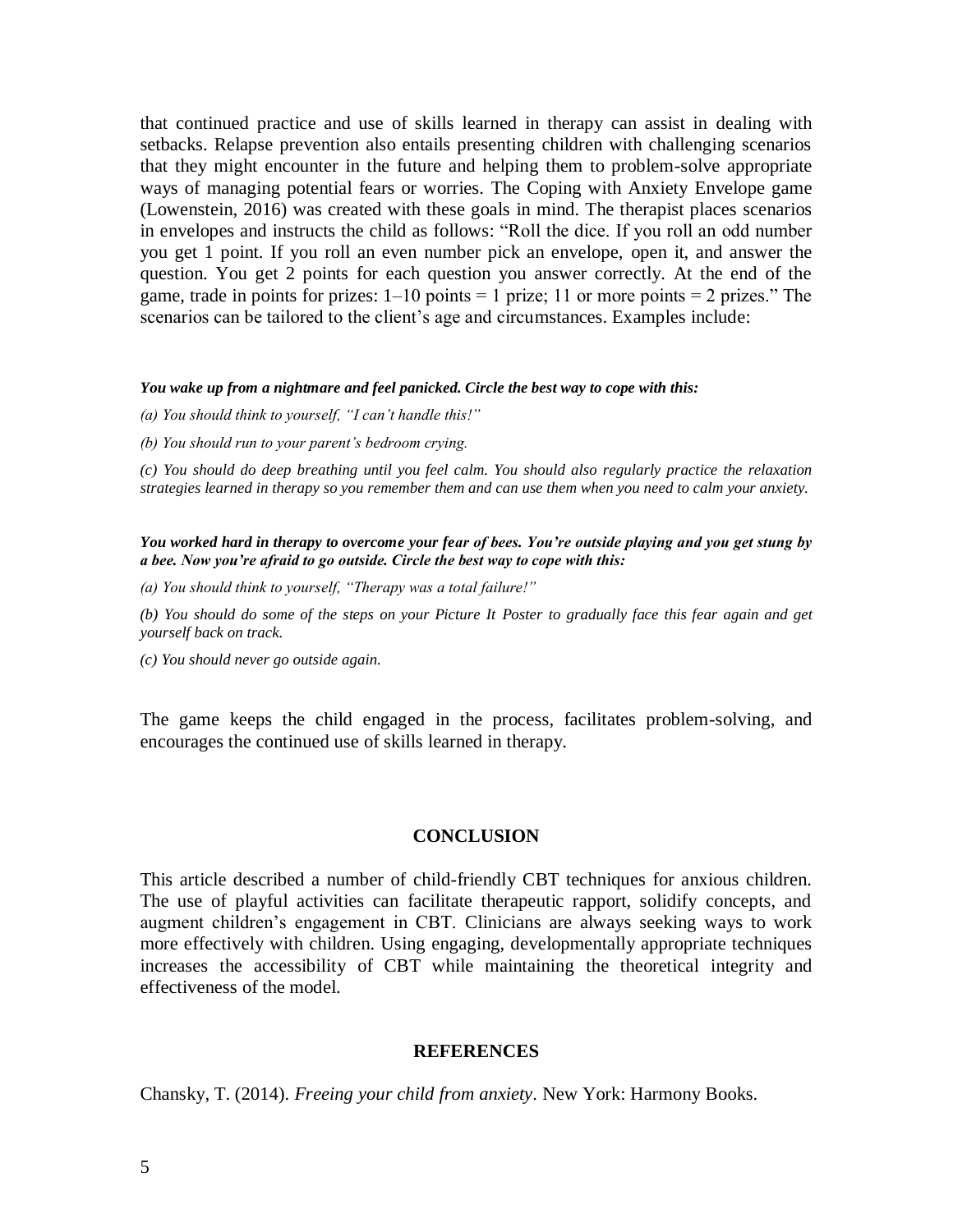Cohen, L.J. (2013). *The opposite of worry: The playful parenting approach to childhood anxieties and fears.* New York: Ballantine Books.

Connolly, S.D., & Bernstein, G.A. (2007). Practice parameter for the assessment and treatment of children and adolescents with anxiety disorders. *Journal of the American Academy for Child and Adolescent Psychiatry,* 46:267–283.

Friedberg, R.D., Crosby, L.E., Friedberg, B.A., Rutter, J.G., & Knight, K.R. (2000). Making cognitive behavior therapy user-friendly for children. *Cognitive and Behavioral Practice,* 6:189–200.

Knell, S.M., & Dasari, M. (2011). *Cognitive-behavioral play therapy*. In S.W. Russ & L.N. Niec (Eds.), *Play in clinical practice: Evidence-based approaches* (pp. 236–262). New York: Guilford Press.

Lowenstein, L. (2016). *Creative CBT interventions for children with anxiety*. Toronto, ON: Champion Press.

Pincus, D. (2012). *Growing up brave*. New York: Little, Brown and Company.

Plummer, D.M. (2012). *Focusing and calming games for children: Mindfulness strategies and activities to help children relax, concentrate, and take control*. London: Jessica Kingsley Publishers.

Podell, J.L., Martin, E.D., & Kendall, P.C. (2009). Incorporating play within a manualbased treatment for children and adolescents with anxiety disorders. In A.A. Drewes (Ed.), *Blending play therapy with cognitive behavioral therapy: Evidence-based and other effective treatments and techniques* (pp. 165–178). Hoboken, NJ: Wiley.

Schaefer, S.E. & Reid, S.E. (2001). *Game play: Therapeutic use of childhood games.* (2nd ed.). Hoboken, NJ: Wiley.

Shelby, J.S. & Berk, M.S. (2009). Play therapy, pedagogy, and CBT: An argument for interdisciplinary synthesis. In A.A. Drewes (Ed.), *Blending play therapy with cognitive behavioral therapy: Evidence-based and other effective treatments and techniques* (pp. 17–40). Hoboken, NJ: Wiley.

Wagner, A.P. (2005). *Worried no more: Help and hope for anxious children*. (2nd ed.). Rochester, NY: Lighthouse Press.

### **ABOUT THE AUTHOR**

Liana Lowenstein is a Clinical Social Worker, Certified Play Therapist-Supervisor, and Certified TF-CBT Therapist who is known internationally for her best-selling books including: *Paper Dolls and Paper Airplanes: Therapeutic Exercises for Sexually Traumatized Children (1997); Creative*